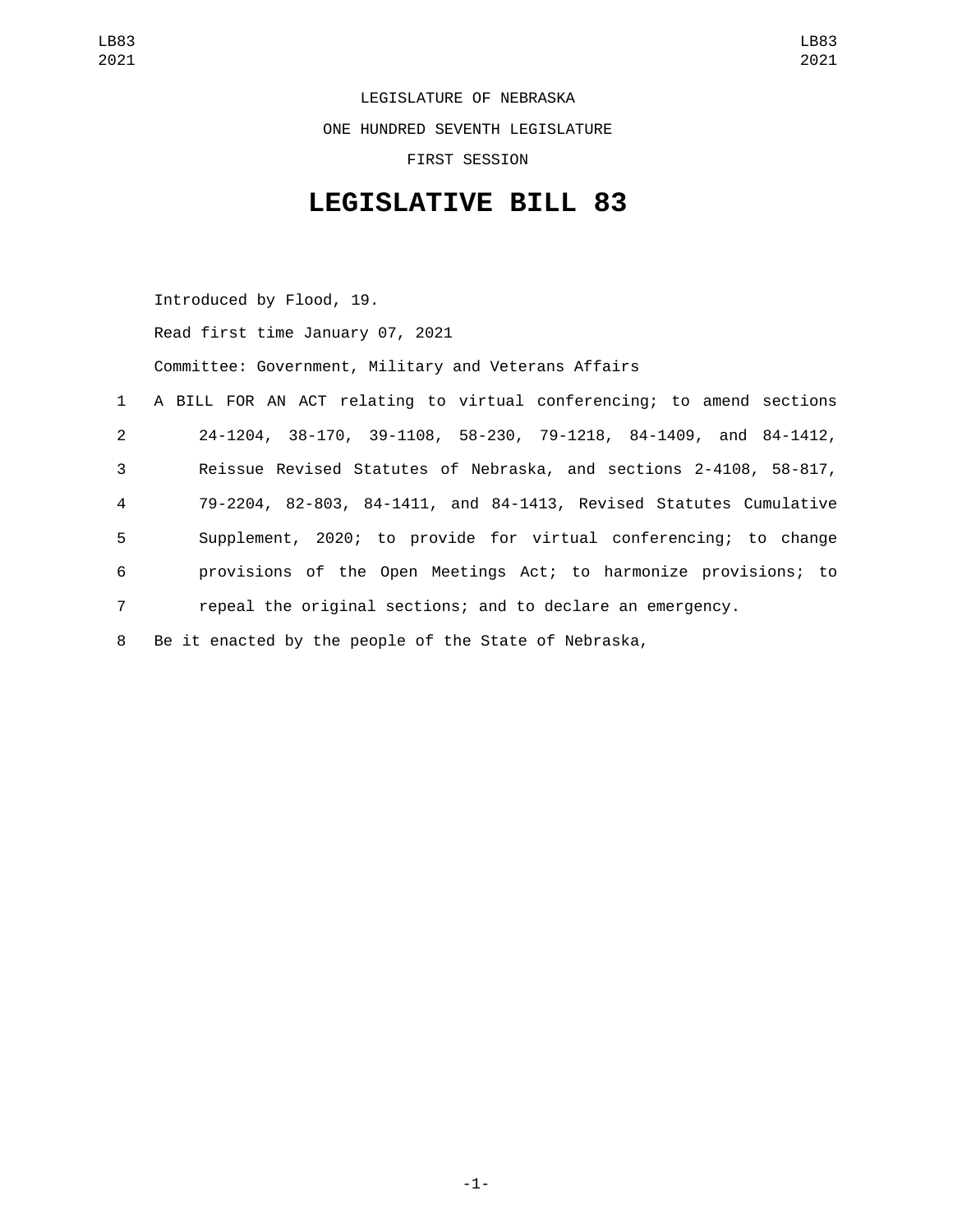Section 1. Section 2-4108, Revised Statutes Cumulative Supplement, 2 2020, is amended to read:

 2-4108 At the first meeting of the commission, it shall elect a chairperson from among its members. The commission shall meet at least once every year and at such other times as called by the chairperson or by any three voting members of the commission. The majority of the voting members of the commission shall constitute a quorum for transaction of business. The commission may hold meetings by teleconference or virtual 9 conference videoconference subject to the Open Meetings Act. No member shall vote by proxy, and the affirmative vote of the majority of all members of the commission shall be necessary for the adoption of rules 12 and regulations.

 Sec. 2. Section 24-1204, Reissue Revised Statutes of Nebraska, is 14 amended to read:

 24-1204 In the event of the death, retirement, resignation, or removal of a district, county, or separate juvenile judge or the failure of a district, county, or separate juvenile judge to be retained in office or upon the request of a majority of the members of the Judicial Resources Commission, the commission shall, after holding a public hearing, determine whether a judicial vacancy exists in the affected district or any other judicial district or whether a new judgeship or change in number of judicial districts or boundaries is appropriate. If the commission determines a vacancy exists in a district or county court district, the commission may also make a recommendation to the Supreme Court of the site for a primary office location. The public hearing may 26 include virtual conferencing  $v$ ideoconferencing, or, if the judicial workload statistics compiled pursuant to section 24-1007 indicate a need for a number of judges equal to or greater than the number currently authorized by law, the commission may conduct a hearing by telephone conference. If a telephone conference is used, a recording shall be made of the telephone conference and maintained by the commission for at least

-2-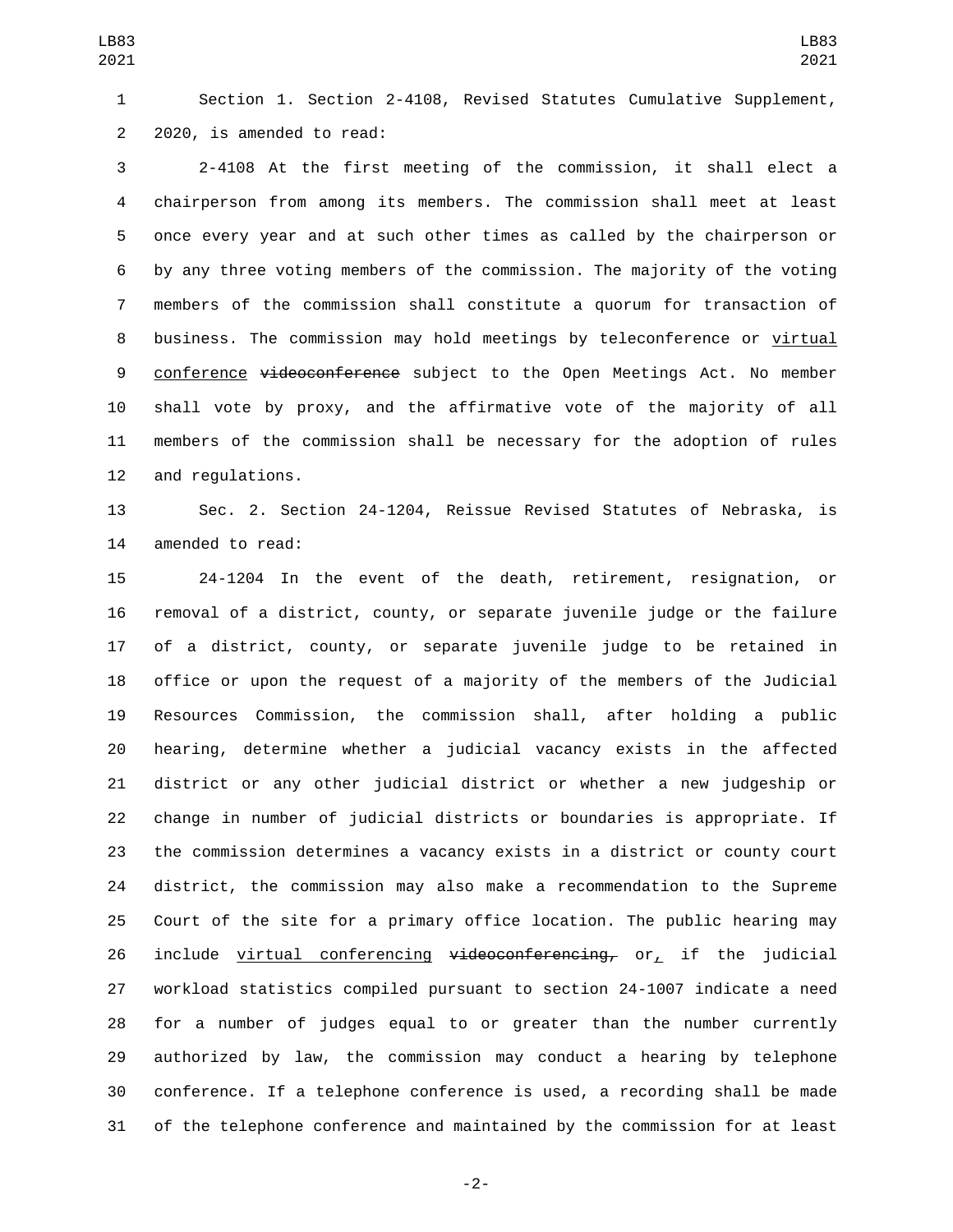one year and the telephone conference shall conform to the requirements of subsection (2) of section 84-1411, and the commission shall only determine whether a judicial vacancy exists in the affected district and make no other determinations.4

 Sec. 3. Section 38-170, Reissue Revised Statutes of Nebraska, is 6 amended to read:

 38-170 The department shall, as far as practicable, provide for the conducting of the business of the boards by mail and may hold meetings by 9 teleconference or virtual conference videoconference subject to the Open Meetings Act. Any official action or vote of the members of a board taken by mail shall be preserved in the records of the department and shall be recorded in the board's minutes by the department.

 Sec. 4. Section 39-1108, Reissue Revised Statutes of Nebraska, is 14 amended to read:

 39-1108 Regular meetings of the State Highway Commission shall be held upon call of the chairperson, but not less than six times per year. Special meetings may be held upon call of the chairperson or pursuant to a call signed by three other members, of which the chairperson shall have 19 three days' written notice.

 All regular meetings shall be held in suitable offices to be provided in Lincoln unless a majority of the members deem it necessary to hold a regular meeting at another location within this state. Members of the commission may participate by telephone conference call or 24 videoconference or virtual conference as long as the chairperson or vice- chairperson conducts the meeting in an open forum where the public is able to participate by attendance at the scheduled meeting.

 Five members of the commission constitute a quorum for the transaction of business. Every act of a majority of the members of the commission shall be deemed to be the act of the commission.

 All meetings shall be open to the public and shall be conducted in 31 accordance with the Open Meetings Act.

-3-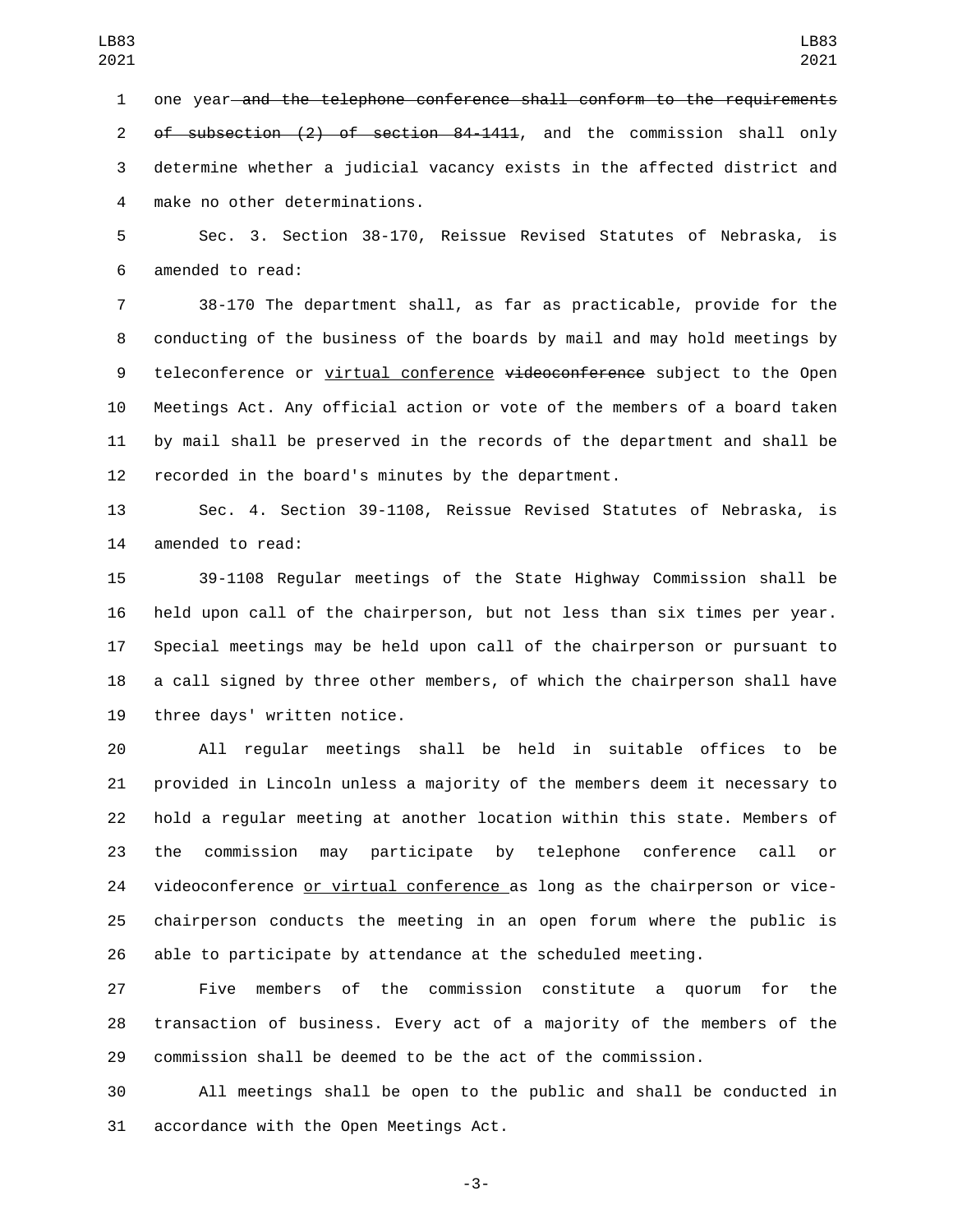The minutes of the meetings shall show the action of the commission on matters presented. The minutes shall be open to public inspection.

 Sec. 5. Section 58-230, Reissue Revised Statutes of Nebraska, is 4 amended to read:

 58-230 Meetings of the members of the authority shall be held at least once every three months to attend to the business of the authority and may be held at the call of the chairperson or whenever any five members so request. Such meetings shall at all times be subject to the Open Meetings Act, and such meetings may be held by means of virtual 10 conferencing videoconferencing in accordance with subsection (2) of 11 section 84-1411.

 Sec. 6. Section 58-817, Revised Statutes Cumulative Supplement, 13 2020, is amended to read:

 58-817 Four members of the authority shall constitute a quorum. The affirmative vote of a majority of all of the members of the authority shall be necessary for any action taken by the authority. A vacancy in the membership of the authority shall not impair the right of a quorum to exercise all the rights and perform all the duties of the authority. Any action taken by the authority under the Nebraska Educational, Health, Cultural, and Social Services Finance Authority Act may be authorized by resolution at any regular or special meeting, and each such resolution shall take effect immediately and need not be published or posted. Members of the authority may participate in a regular or special meeting 24 of the authority by telephone conference call or virtual conference 25 videoconference as long as the chairperson or vice-chairperson conducts the meeting at a location where the public is able to participate by 27 attendance at that location and the telephone conference call or virtual 28 conference videoconference otherwise conforms to the requirements of 29 subsection  $(2)$  subdivisions  $(2)(a)$  through  $(e)$  of section 84-1411.

 Sec. 7. Section 79-1218, Reissue Revised Statutes of Nebraska, is 31 amended to read:

-4-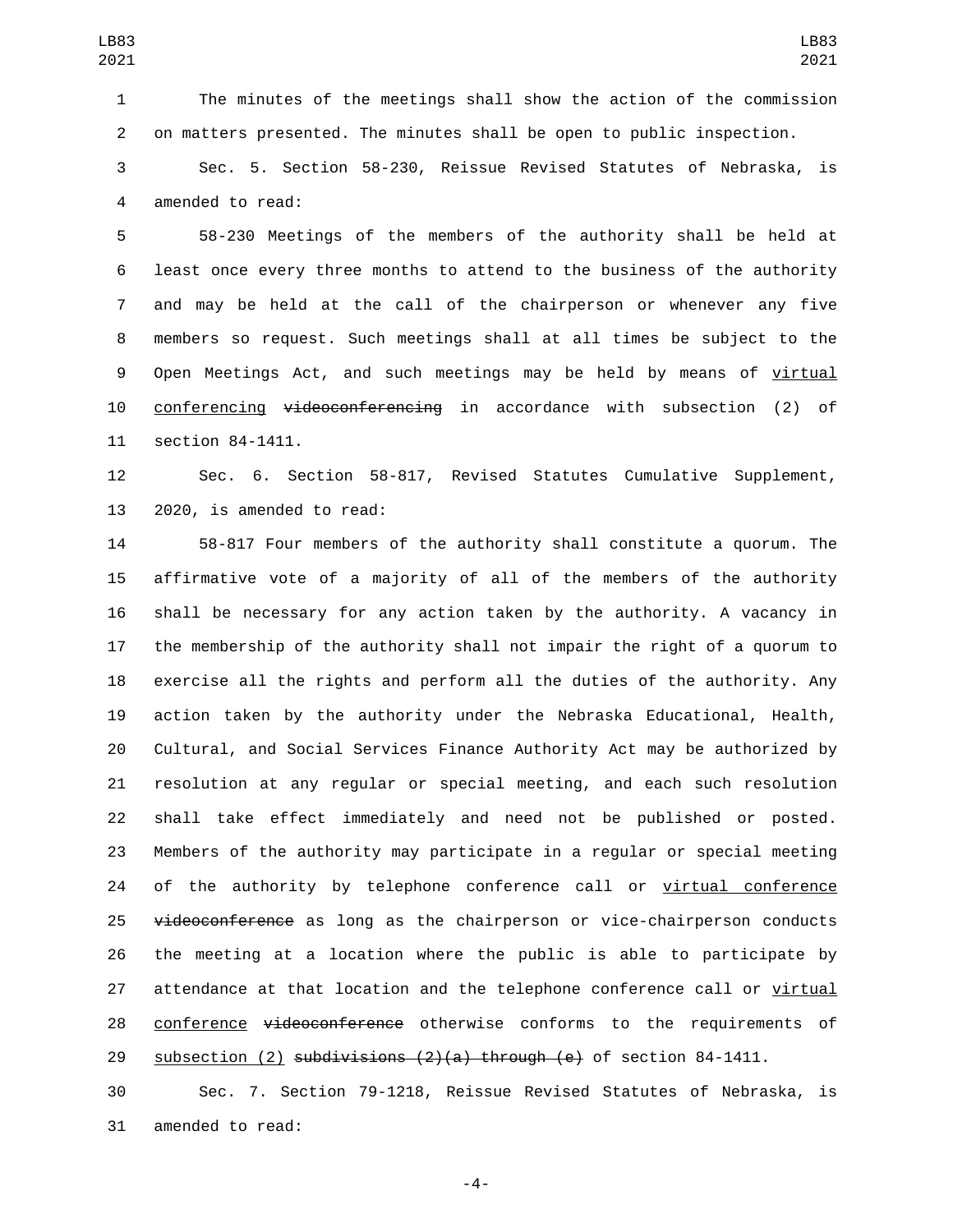79-1218 The board of each educational service unit shall meet and organize by naming one of its members as president, one as vice president, and one as secretary. The board shall employ a treasurer who 4 shall be paid a salary to be fixed by the board.

 The board of the educational service unit shall determine the participation of the educational service unit in providing supplementary educational services. If the board of the educational service unit does not provide supplementary educational services, it shall meet during each succeeding January to determine the participation in providing supplementary educational services for that calendar year. Meetings may be held by means of virtual conferencing in accordance with subsection 12 (2) of section 84-1411 videoconferencing or telephone conference in accordance with subsections (2) and (3) of section 84-1411.

 Sec. 8. Section 79-2204, Revised Statutes Cumulative Supplement, 2020, is amended to read:

 79-2204 (1) The State Council on Educational Opportunity for Military Children is created within the department. The council shall 18 consist of:

19 (a) The following ex officio members:

(i) The Commissioner of Education;20

 (ii) The chairperson of the Education Committee of the Legislature, who shall serve as a nonvoting member of the council;

 (iii) The compact commissioner appointed pursuant to section 24 79-2205; and

 (iv) The military family education liaison, who shall serve as a member of the council after his or her appointment pursuant to subsection 27 (3) of this section; and

 (b) The following members appointed by the State Board of Education: (i) The superintendent of a school district that has a high concentration of children of military families; and

(ii) A representative of a military installation located in this

-5-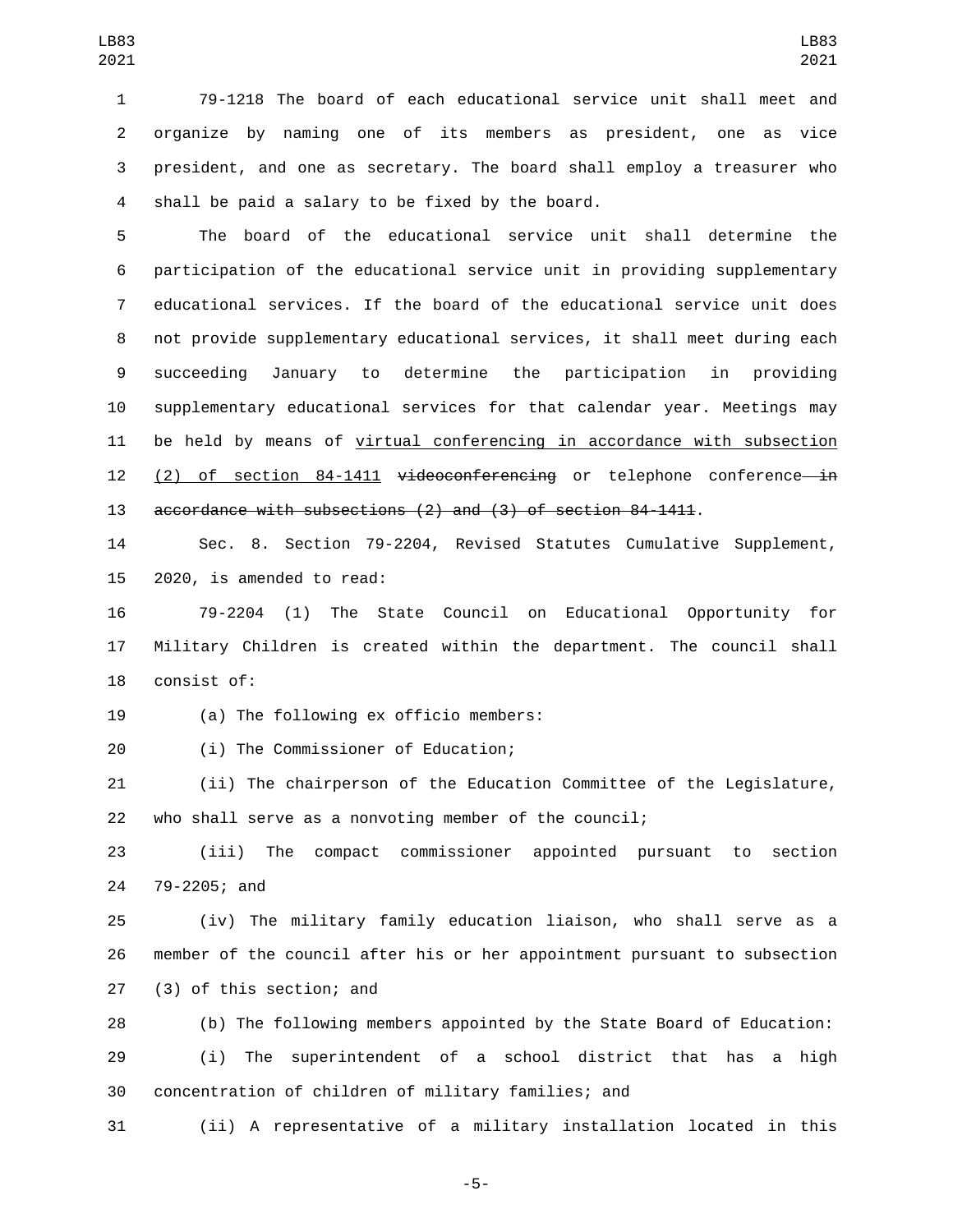1 state.

 (2) The members of the council appointed by the State Board of Education shall serve three-year terms. Vacancies in the council shall be filled in the same manner as the initial appointments. The members of the council shall be reimbursed for expenses as provided in sections 81-1174 6 to 81-1177.

(3) The council shall have the following duties:

 (a) To advise the department with regard to the state's participation in and compliance with the Interstate Compact on Educational Opportunity for Military Children; and

 (b) To appoint a military family education liaison to assist families and the state in implementing the compact.

 (4) When the council holds a single meeting in a calendar year, that 14 meeting may be held by virtual conferencing <del>videoconferencing</del> 15 notwithstanding subsection  $(2)$  subdivision  $(2)(e)$  of section 84-1411.

 Sec. 9. Section 82-803, Revised Statutes Cumulative Supplement, 2020, is amended to read:

 82-803 (1) The First Regiment Nebraska Volunteer Infantry at Fort Donelson Committee is created. The purpose of the committee is to provide for the creation, production, transportation, installation, and unveiling of the monument. The committee shall consist of: An employee of the Nebraska State Historical Society appointed by the Secretary of State; two members of the public who are members of a local Civil War round table organization appointed by the Secretary of State; a professor of history from the University of Nebraska appointed by the Secretary of State; and the Chairperson of the Government, Military and Veterans Affairs Committee of the Legislature or his or her designee.

 (2) The members of the committee shall elect a chairperson and vice- chairperson from among its appointed members during the first meeting. A member may be reelected to serve as chairperson or vice-chairperson. The committee shall meet at least twice each calendar year. A majority of the

-6-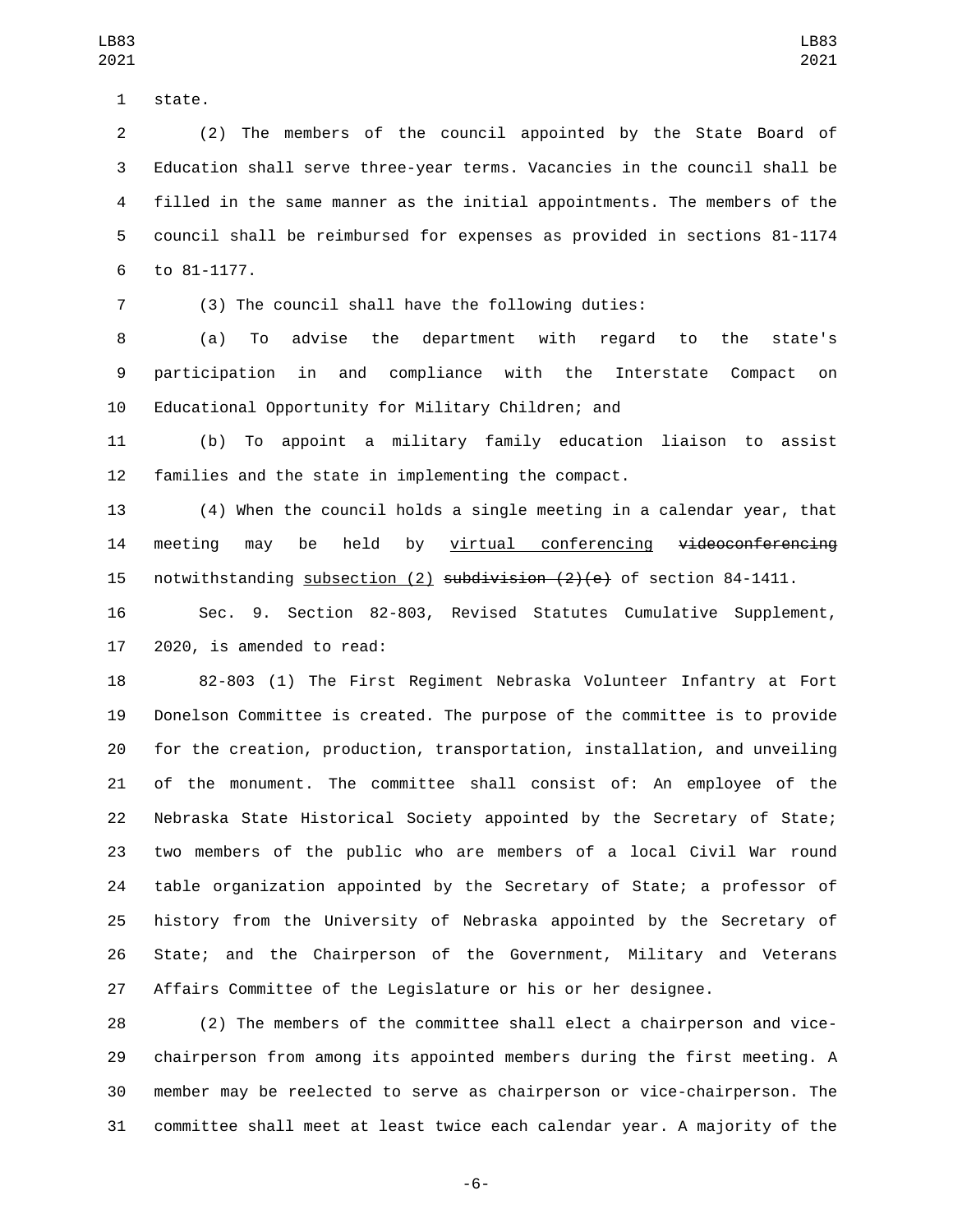members of the committee shall constitute a quorum.

 (3) The committee may conduct its meetings by telephone conference call, or videoconferencing, or virtual conferencing, if practicable.

 (4) The First Regiment Nebraska Volunteer Infantry at Fort Donelson Committee shall, in conformance with regulations of the Fort Donelson National Battlefield:6

 (a) Select a designer, sculptor, and mason, as appropriate, to create a monument and approve the design of the monument;

(b) Approve the production of the monument;9

 (c) Approve the method of transportation of the monument to the 11 battlefield and its installation;

(d) Approve the unveiling ceremony for the monument; and

 (e) Approve any other action the committee determines is necessary 14 to achieve its purpose.

 (5) If there is a vacancy on the committee, the Secretary of State shall fill such vacancy by appointing a member to serve during the unexpired term of the member whose office has become vacant.

(6) Members of the committee shall not be paid.

 (7) The committee shall issue electronically a report to the Government, Military and Veterans Affairs Committee of the Legislature on the progress of the creation, production, and installation of the monument and any other information the committee deems necessary before 23 December 31 of each year.

 (8) The committee shall terminate upon the completion of its 25 purpose.

 Sec. 10. Section 84-1409, Reissue Revised Statutes of Nebraska, is 27 amended to read:

 84-1409 For purposes of the Open Meetings Act, unless the context 29 otherwise requires:

 (1)(a) Public body means (i) governing bodies of all political subdivisions of the State of Nebraska, (ii) governing bodies of all

-7-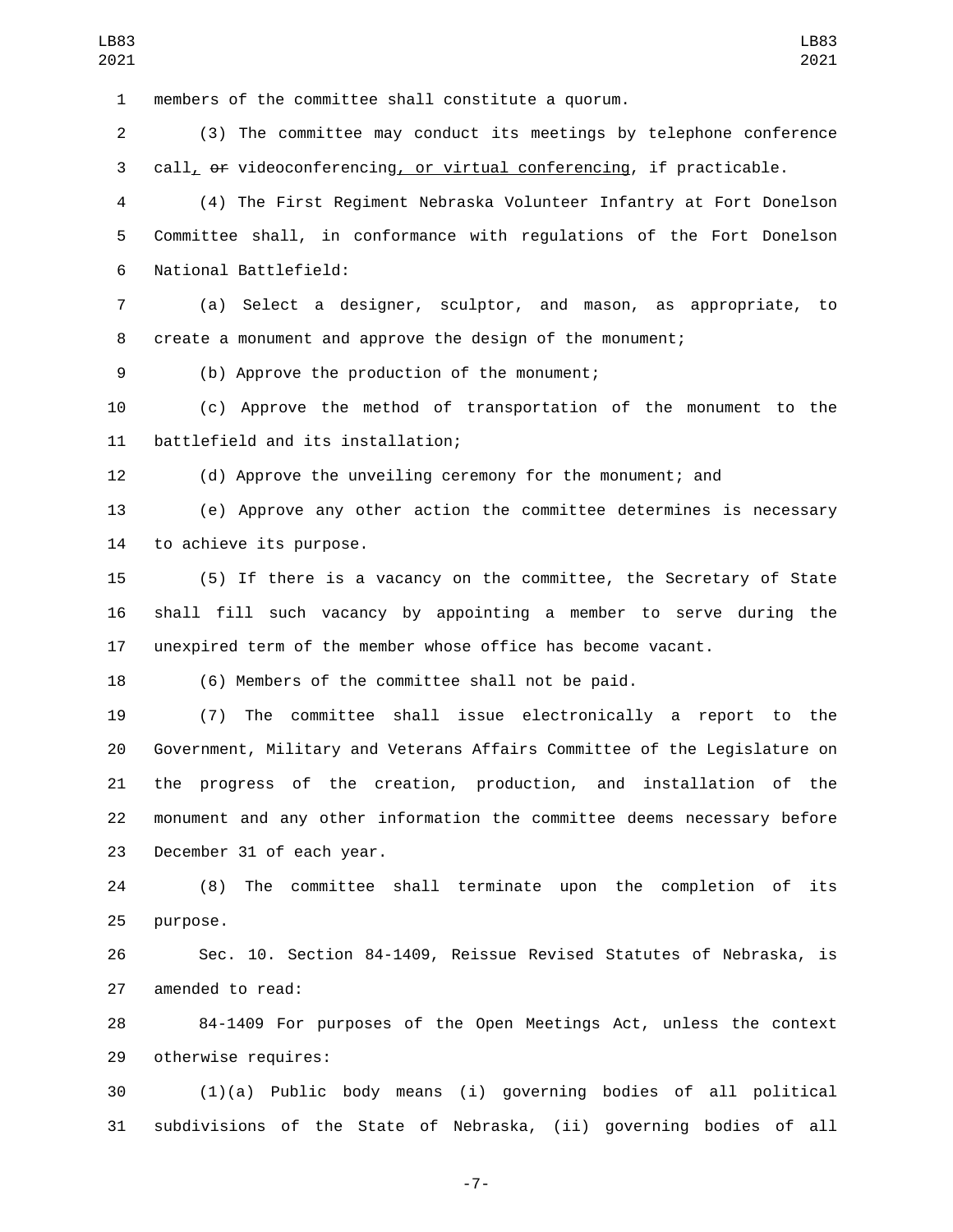agencies, created by the Constitution of Nebraska, statute, or otherwise pursuant to law, of the executive department of the State of Nebraska, (iii) all independent boards, commissions, bureaus, committees, councils, subunits, or any other bodies created by the Constitution of Nebraska, statute, or otherwise pursuant to law, (iv) all study or advisory committees of the executive department of the State of Nebraska whether having continuing existence or appointed as special committees with limited existence, (v) advisory committees of the bodies referred to in subdivisions (i), (ii), and (iii) of this subdivision, and (vi) instrumentalities exercising essentially public functions; and

 (b) Public body does not include (i) subcommittees of such bodies unless a quorum of the public body attends a subcommittee meeting or unless such subcommittees are holding hearings, making policy, or taking formal action on behalf of their parent body, except that all meetings of any subcommittee established under section 81-15,175 are subject to the Open Meetings Act, and (ii) entities conducting judicial proceedings unless a court or other judicial body is exercising rulemaking authority, deliberating, or deciding upon the issuance of administrative orders;

 (2) Meeting means all regular, special, or called meetings, formal or informal, of any public body for the purposes of briefing, discussion of public business, formation of tentative policy, or the taking of any 22 action of the public body; and

 (3) Virtual conferencing means conducting or participating in a 24 meeting electronically or telephonically with interaction among the participants subject to subsection (2) of section 84-1412. Videoconferencing means conducting a meeting involving participants at two or more locations through the use of audio-video equipment which allows participants at each location to hear and see each meeting participant at each other location, including public input. Interaction between meeting participants shall be possible at all meeting locations. Sec. 11. Section 84-1411, Revised Statutes Cumulative Supplement,

-8-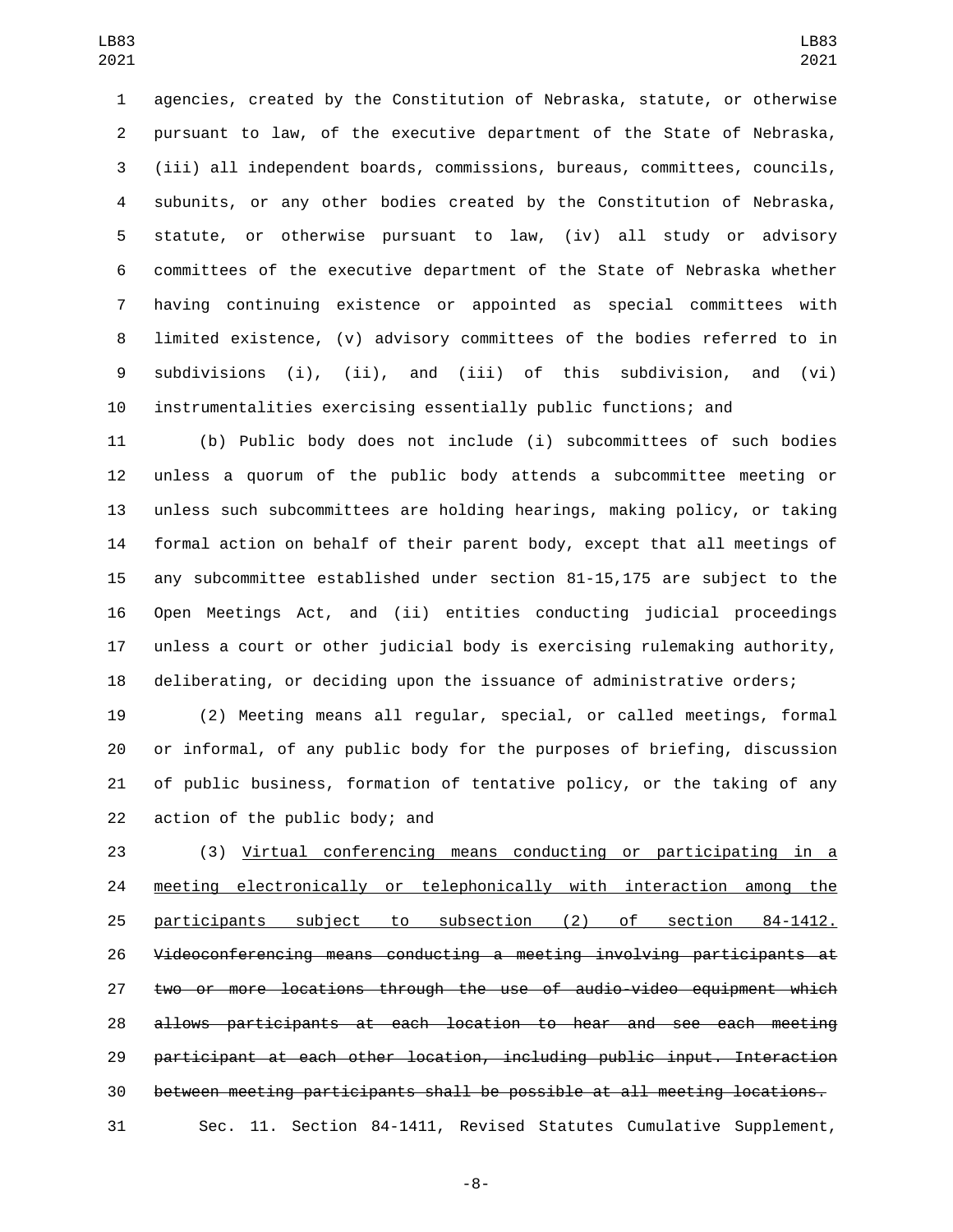1 2020, is amended to read:

 84-1411 (1)(a) Each public body shall give reasonable advance publicized notice of the time and place of each meeting as provided in this subsection. Such notice shall be transmitted to all members of the 5 public body and to the public.

6 (b)(i) Except as provided in subdivision  $(1)(b)(ii)$  of this section, 7 in the case of a public body described in subdivision  $(1)(a)(i)$  of section 84-1409 or such body's advisory committee, such notice shall be published in a newspaper of general circulation within the public body's jurisdiction and, if available, on such newspaper's web site.

 (ii) In the case of the governing body of a city of the second class or village or such body's advisory committee, such notice shall be 13 published by:

 (A) Publication in a newspaper of general circulation within the public body's jurisdiction and, if available, on such newspaper's web 16 site; or

 (B) Posting written notice in three conspicuous public places in such city or village. Such notice shall be posted in the same three 19 places for each meeting.

 (iii) In the case of a public body not described in subdivision (1) (b)(i) or (ii) of this section, such notice shall be given by a method 22 designated by the public body.

 (c) In addition to a method of notice required by subdivision (1)(b) (i) or (ii) of this section, such notice may also be provided by any other appropriate method designated by such public body or such advisory 26 committee.

 (d) Each public body shall record the methods and dates of such 28 notice in its minutes.

 (e) Such notice shall contain an agenda of subjects known at the time of the publicized notice or a statement that the agenda, which shall be kept continually current, shall be readily available for public

-9-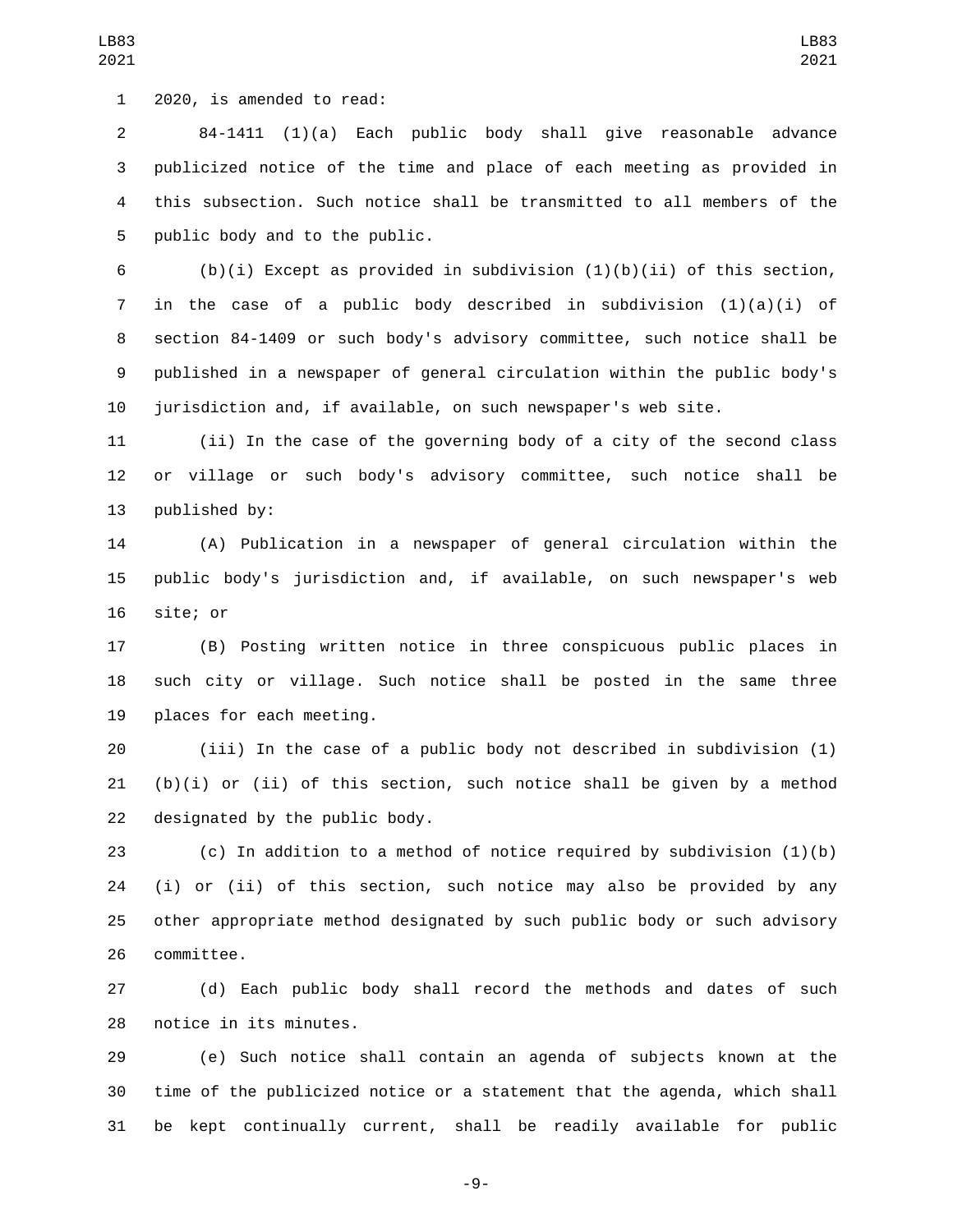inspection at the principal office of the public body during normal business hours. Agenda items shall be sufficiently descriptive to give the public reasonable notice of the matters to be considered at the meeting. Except for items of an emergency nature, the agenda shall not be altered later than (i) twenty-four hours before the scheduled commencement of the meeting or (ii) forty-eight hours before the scheduled commencement of a meeting of a city council or village board scheduled outside the corporate limits of the municipality. The public body shall have the right to modify the agenda to include items of an emergency nature only at such public meeting.

 (2)(a) The following entities may hold a meeting by means of virtual conferencing if the requirements of subdivision (2)(b) of this section 13 are met:

 (i) A state agency, state board, state commission, state council, or state committee, or an advisory committee of any such state entity;

 (ii) An organization, including the governing body, created under the Interlocal Cooperation Act, the Joint Public Agency Act, or the 18 Municipal Cooperative Financing Act;

 (iii) The governing body of a public power district having a chartered territory of more than one county in this state;

 (iv) The governing body of a public power and irrigation district having a chartered territory of more than one county in this state;

(v) An educational service unit;23

(vi) The Educational Service Unit Coordinating Council;

(vii) An organization, including the governing body, of a risk

management pool or its advisory committees organized in accordance with

- 27 the Intergovernmental Risk Management Act;
- 28 (viii) A community college board of governors;
- 29 (ix) The Nebraska Brand Committee;
- (x) A local public health department;30
- 31 (xi) A natural resources district; and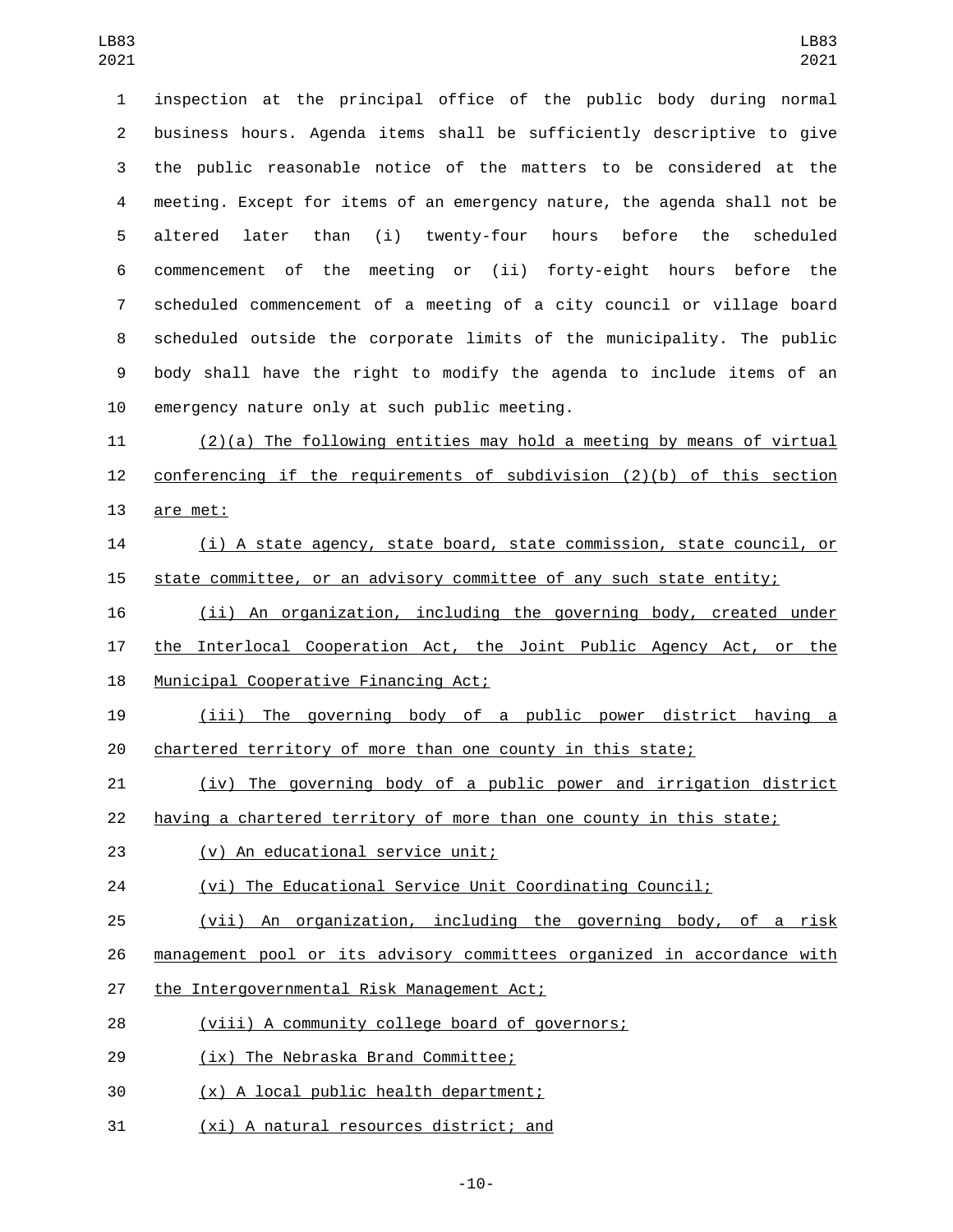(xii) The Judicial Resources Commission.1 (b) The requirements for holding a meeting by means of virtual 3 conferencing are as follows: (i) Reasonable advance publicized notice is given as provided in subsection (1) of this section, including providing access to a dial-in 6 number or link to the virtual conference; (ii) In addition to the public's right to participate by virtual conferencing, reasonable arrangements are made to accommodate the public's right to attend at a physical site and participate as provided in section 84-1412, including seating, in at least one designated site in a building open to the public and identified in the notice, recording of the hearing by audio or visual recording devices, and a reasonable opportunity for input, such as public comment or questions, is provided to at least the same extent as would be provided if virtual conferencing 15 was not used; (iii) At least one copy of all documents for the meeting is available at any physical site open to the public where individuals may attend the virtual conference. The public body shall also provide links to an electronic copy of the agenda, all documents being considered at the meeting, and the current version of the Open Meetings Act; and (iv) Except as otherwise provided in this subdivision, no more than one-half of the meetings of the state entities, advisory committees, boards, councils, organizations, or governing bodies are held by virtual conferencing in a calendar year. In the case of an organization created 25 under the Interlocal Cooperation Act that sells electricity or natural gas at wholesale on a multistate basis or an organization created under the Municipal Cooperative Financing Act, the organization may hold more 28 than one-half of its meetings by virtual conferencing if such organization holds at least one meeting each calendar year that is not by virtual conferencing. The governing body of a risk management pool that meets at least quarterly and the advisory committees of the governing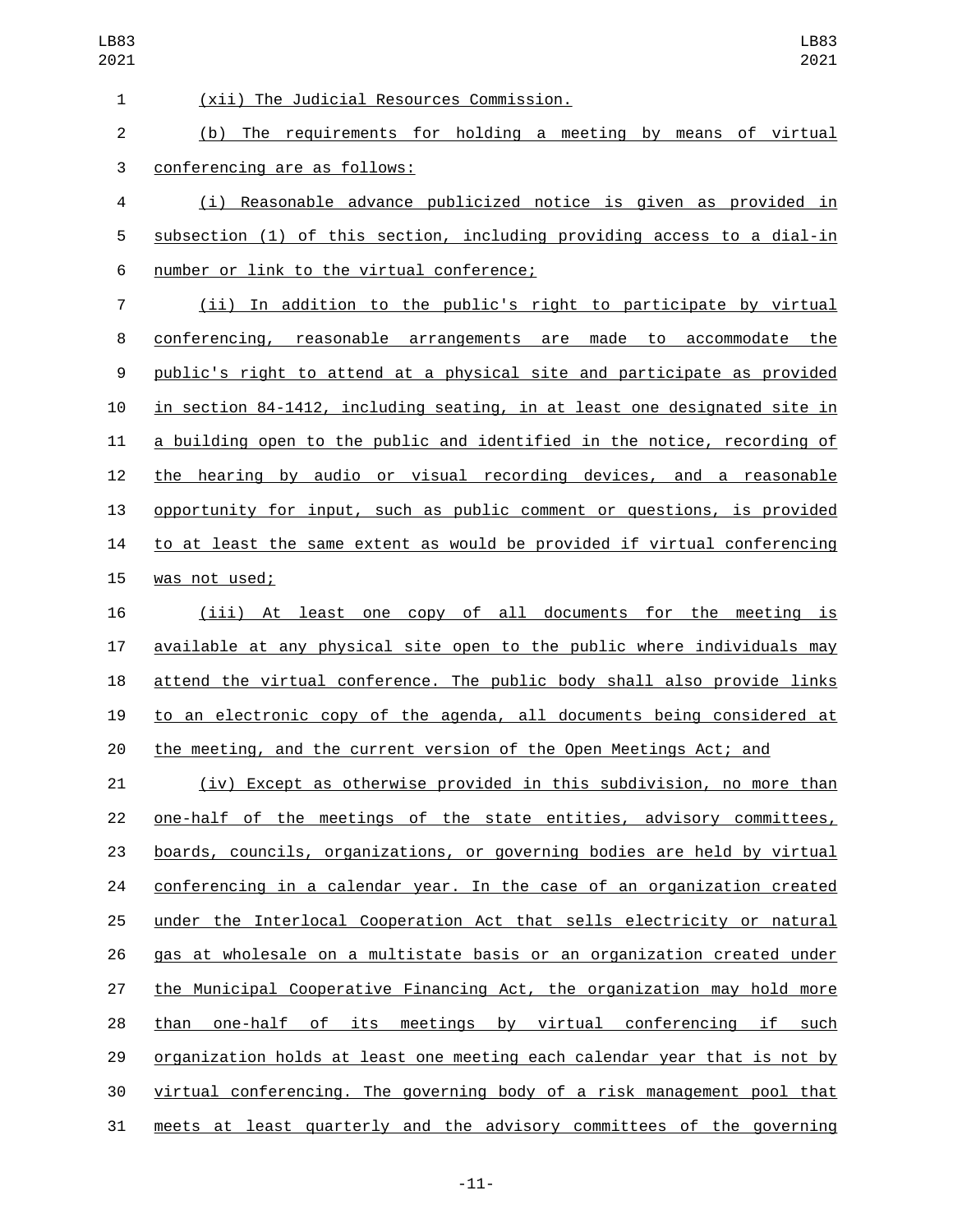body may each hold more than one-half of its meetings by virtual conferencing if the governing body's quarterly meetings are not held by

3 virtual conferencing.

 (2) A meeting of a state agency, state board, state commission, state council, or state committee, of an advisory committee of any such state entity, of an organization created under the Interlocal Cooperation Act, the Joint Public Agency Act, or the Municipal Cooperative Financing Act, of the governing body of a public power district having a chartered territory of more than one county in this state, of the governing body of a public power and irrigation district having a chartered territory of more than one county in this state, of a board of an educational service unit, of the Educational Service Unit Coordinating Council, of the governing body of a risk management pool or its advisory committees organized in accordance with the Intergovernmental Risk Management Act, or of a community college board of governors may be held by means of videoconferencing or, in the case of the Judicial Resources Commission in those cases specified in section 24-1204, by telephone conference, if:

 (a) Reasonable advance publicized notice is given as provided in 19 subsection (1) of this section;

 (b) Reasonable arrangements are made to accommodate the public's right to attend, hear, and speak at the meeting, including seating, recordation by audio or visual recording devices, and a reasonable opportunity for input such as public comment or questions to at least the same extent as would be provided if videoconferencing or telephone 25 conferencing was not used;

 (c) At least one copy of all documents being considered is available to the public at each site of the videoconference or telephone 28 conference:

 (d) At least one member of the state entity, advisory committee, board, council, or governing body is present at each site of the videoconference or telephone conference, except that a member of an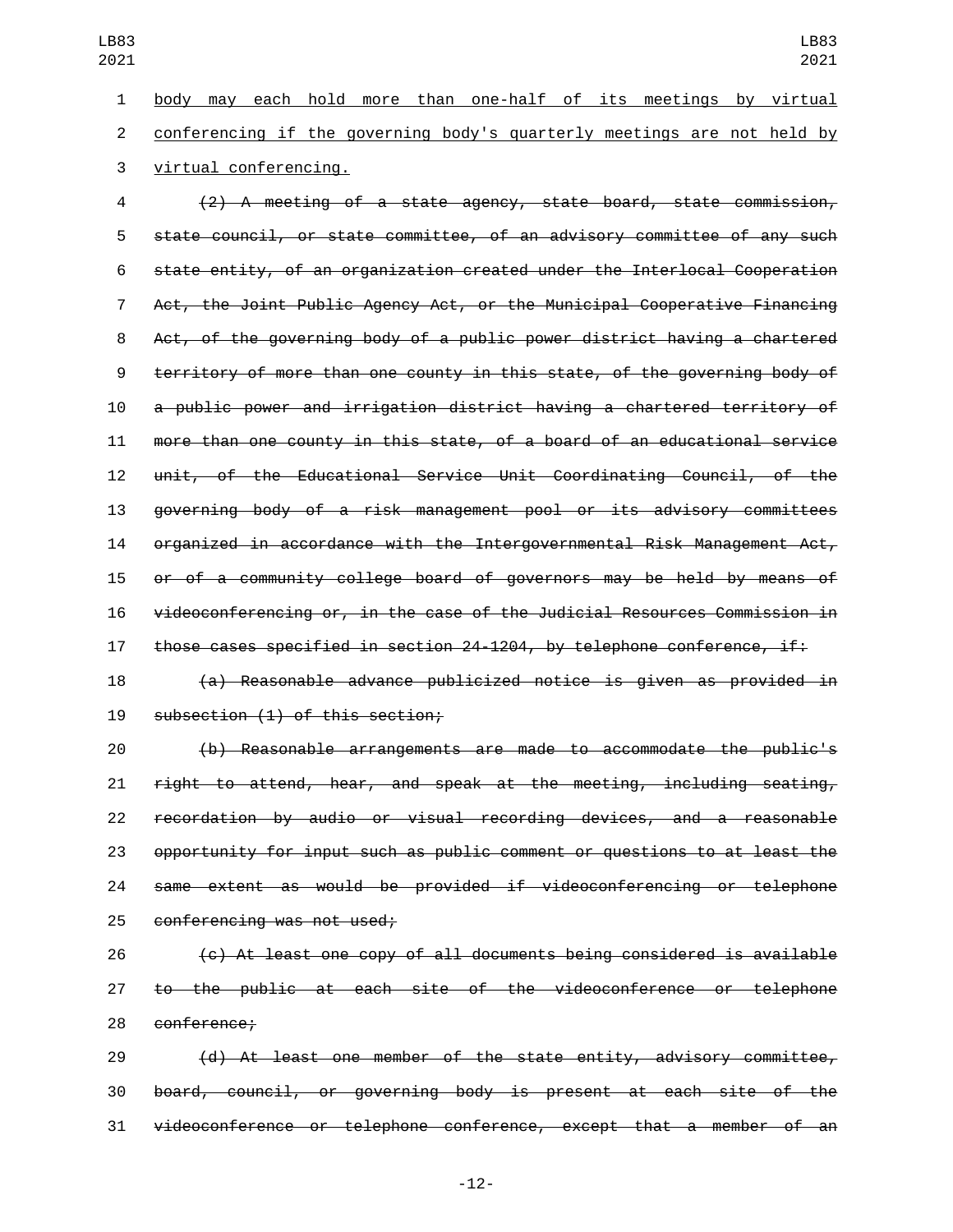organization created under the Interlocal Cooperation Act that sells electricity or natural gas at wholesale on a multistate basis, an organization created under the Municipal Cooperative Financing Act, or a governing body of a risk management pool or an advisory committee of such organization or pool may designate a nonvoting designee, who shall not be included as part of the quorum, to be present at any site; and

 $(e)(i)$  Except as provided in subdivision  $(2)(e)(ii)$  of this section, no more than one-half of the state entity's, advisory committee's, board's, council's, or governing body's meetings in a calendar year are held by videoconference or telephone conference; or

 (ii) In the case of an organization created under the Interlocal Cooperation Act that sells electricity or natural gas at wholesale on a multistate basis or an organization created under the Municipal Cooperative Financing Act, such organization holds at least one meeting each calendar year that is not by videoconferencing or telephone 16 conferencing.

 Videoconferencing, telephone conferencing, or conferencing by other electronic communication shall not be used to circumvent any of the public government purposes established in the Open Meetings Act.

 (3) A meeting of a board of an educational service unit, of the Educational Service Unit Coordinating Council, of the governing body of an entity formed under the Interlocal Cooperation Act, the Joint Public Agency Act, or the Municipal Cooperative Financing Act, of the governing body of a risk management pool or its advisory committees organized in accordance with the Intergovernmental Risk Management Act, of a community college board of governors, of the governing body of a public power district, of the governing body of a public power and irrigation district, or of the Nebraska Brand Committee may be held by telephone 29 conference call if:

 (a) The territory represented by the educational service unit, member educational service units, community college board of governors,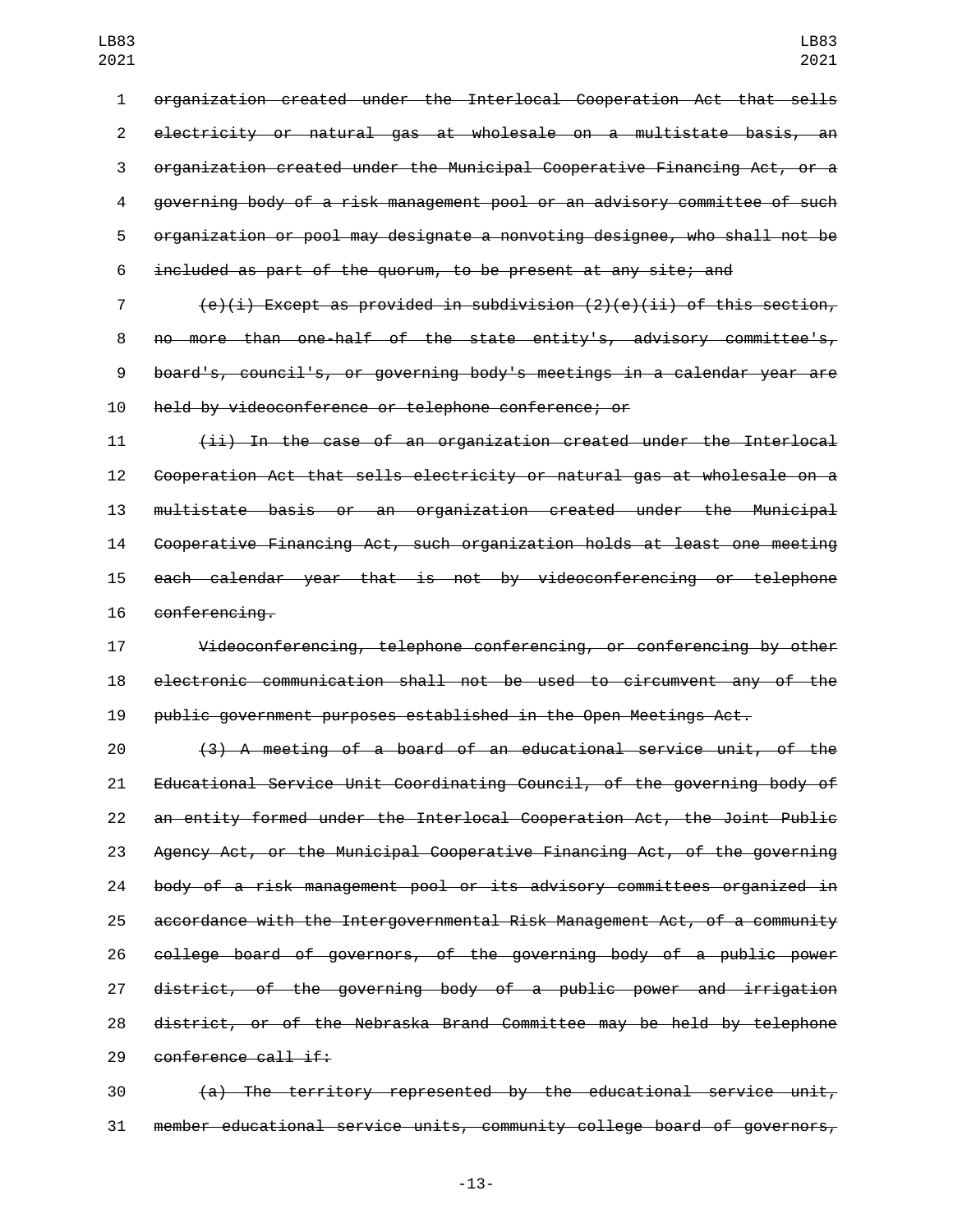public power district, public power and irrigation district, Nebraska Brand Committee, or member public agencies of the entity or pool covers 3 more than one county;

 (b) Reasonable advance publicized notice is given as provided in subsection (1) of this section which identifies each telephone conference **location at which there will be present:** (i) A member of the educational service unit board, council, community college board of governors, governing body of a public power district, governing body of a public power and irrigation district, Nebraska Brand Committee, or entity's or pool's governing body; or (ii) a nonvoting designee designated under 11 subdivision (3)(f) of this section;

 (c) All telephone conference meeting sites identified in the notice are located within public buildings used by members of the educational service unit board, council, community college board of governors, governing body of the public power district, governing body of the public power and irrigation district, Nebraska Brand Committee, or entity or pool or at a place which will accommodate the anticipated audience;

 (d) Reasonable arrangements are made to accommodate the public's right to attend, hear, and speak at the meeting, including seating, recordation by audio recording devices, and a reasonable opportunity for input such as public comment or questions to at least the same extent as would be provided if a telephone conference call was not used;

 (e) At least one copy of all documents being considered is available 24 to the public at each site of the telephone conference call;

 (f) At least one member of the educational service unit board, council, community college board of governors, governing body of the public power district, governing body of the public power and irrigation district, Nebraska Brand Committee, or governing body of the entity or pool is present at each site of the telephone conference call identified in the public notice, except that a member of an organization created under the Interlocal Cooperation Act that sells electricity or natural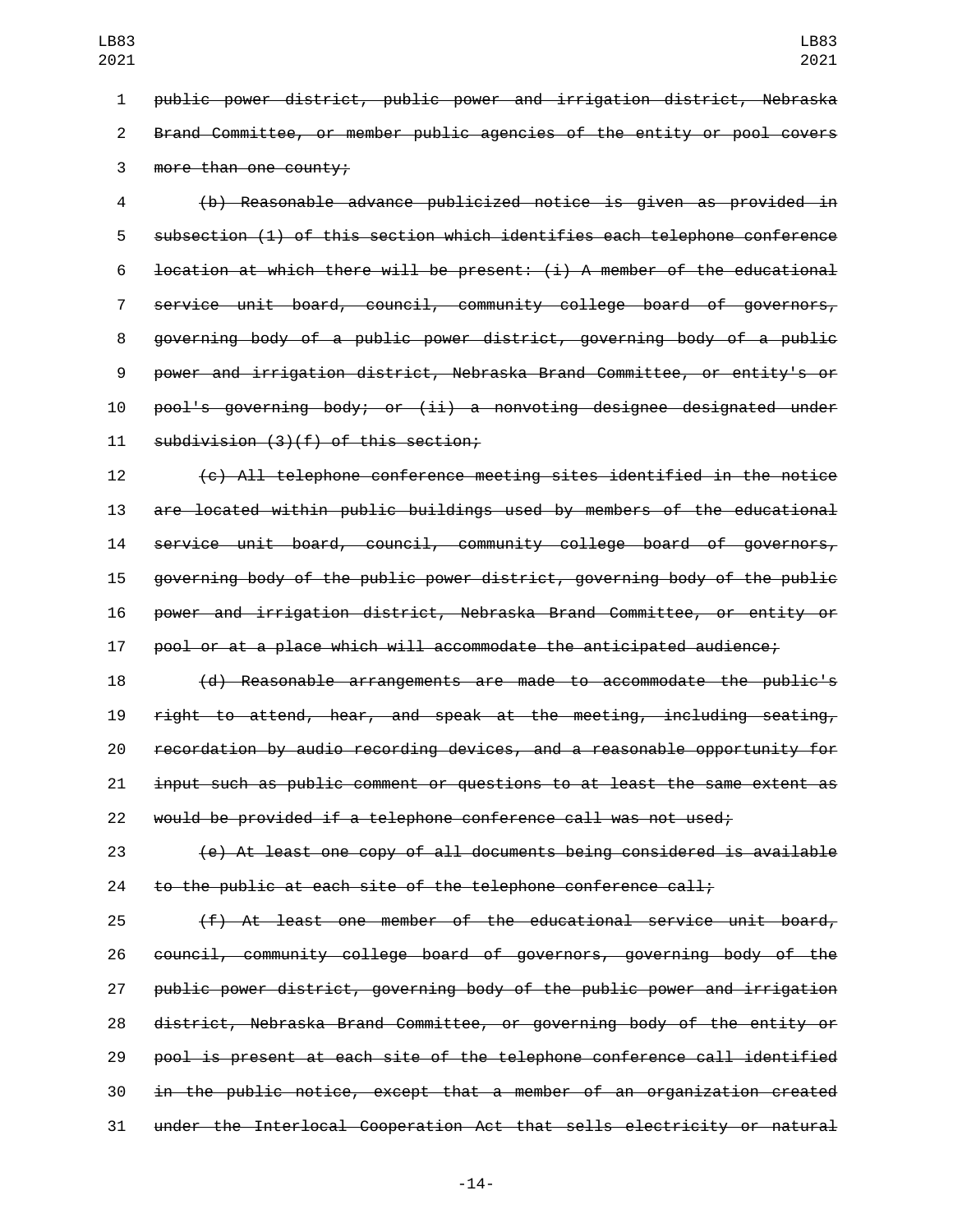gas at wholesale on a multistate basis, an organization created under the Municipal Cooperative Financing Act, or a governing body of a risk management pool or an advisory committee of such organization or pool may designate a nonvoting designee, who shall not be included as part of the 5 quorum, to be present at any site;

 (g) The telephone conference call lasts no more than five hours; and (h) No more than one-half of the board's, council's, governing body's, committee's, entity's, or pool's meetings in a calendar year are 9 held by telephone conference call, except that:

 (i) The governing body of a risk management pool that meets at least quarterly and the advisory committees of the governing body may each hold more than one-half of its meetings by telephone conference call if the governing body's quarterly meetings are not held by telephone conference 14 call or videoconferencing; and

 (ii) An organization created under the Interlocal Cooperation Act that sells electricity or natural gas at wholesale on a multistate basis or an organization created under the Municipal Cooperative Financing Act may hold more than one-half of its meetings by telephone conference call if the organization holds at least one meeting each calendar year that is not by videoconferencing or telephone conference call.

 (3) Virtual conferencing Nothing in this subsection shall prevent the participation of consultants, members of the press, and other nonmembers of the governing body at sites not identified in the public 24 notice. Telephone conference calls, emails, faxes, or other electronic communication shall not be used to circumvent any of the public government purposes established in the Open Meetings Act.

 (4) The secretary or other designee of each public body shall maintain a list of the news media requesting notification of meetings and shall make reasonable efforts to provide advance notification to them of the time and place of each meeting and the subjects to be discussed at 31 that meeting.

-15-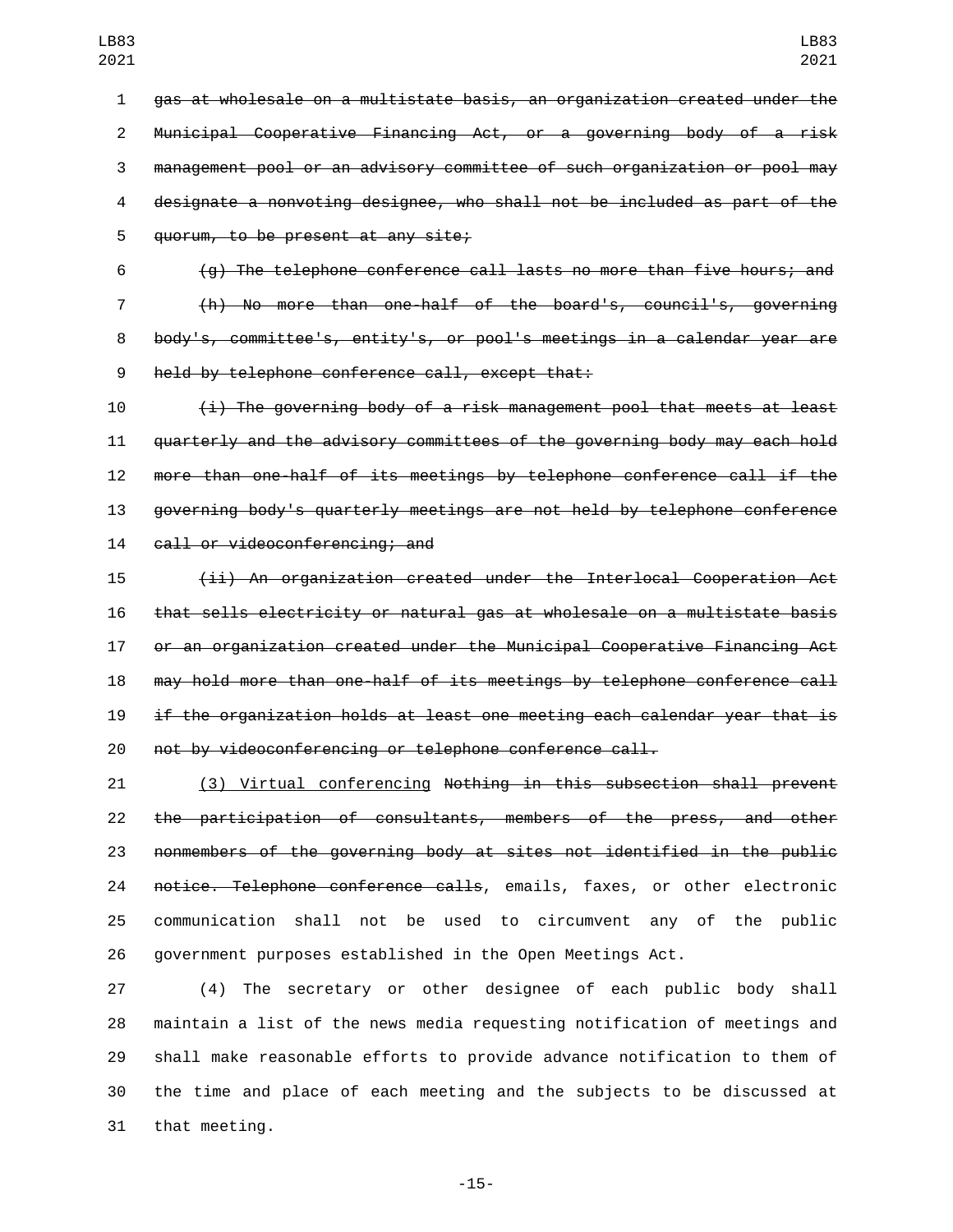(5) When it is necessary to hold an emergency meeting without reasonable advance public notice, the nature of the emergency shall be stated in the minutes and any formal action taken in such meeting shall pertain only to the emergency. Such emergency meetings may be held by virtual conferencing means of electronic or telecommunication equipment. The provisions of subsection (4) of this section shall be complied with in conducting emergency meetings. Complete minutes of such emergency meetings specifying the nature of the emergency and any formal action taken at the meeting shall be made available to the public by no later than the end of the next regular business day.

 (6) A public body may allow a member of the public or any other witness other than a member of the public body to appear before the 13 public body by means of virtual conferencing video or telecommunications 14 equipment.

 (7)(a) Notwithstanding subsections (2) and (5) of this section, if an emergency as defined in section 81-829.39 is declared pursuant to the Emergency Management Act, a public body the territorial jurisdiction of which is included in the emergency declaration, in whole or in part, may hold a meeting by virtual conferencing during such emergency if the public body gives reasonable advance publicized notice as described in subsection (1) of this section. The notice shall include information regarding access for the public and news media. In addition to any formal action taken pertaining to the emergency, the public body may hold such meeting for the purpose of briefing, discussion of public business, formation of tentative policy, or the taking of any action by the public body.

 (b) The public body shall provide access by providing a dial-in number or a link to the virtual conference. The public body shall also provide links to an electronic copy of the agenda, all documents being considered at the meeting, and the current version of the Open Meetings Act. Reasonable arrangements shall be made to accommodate the public's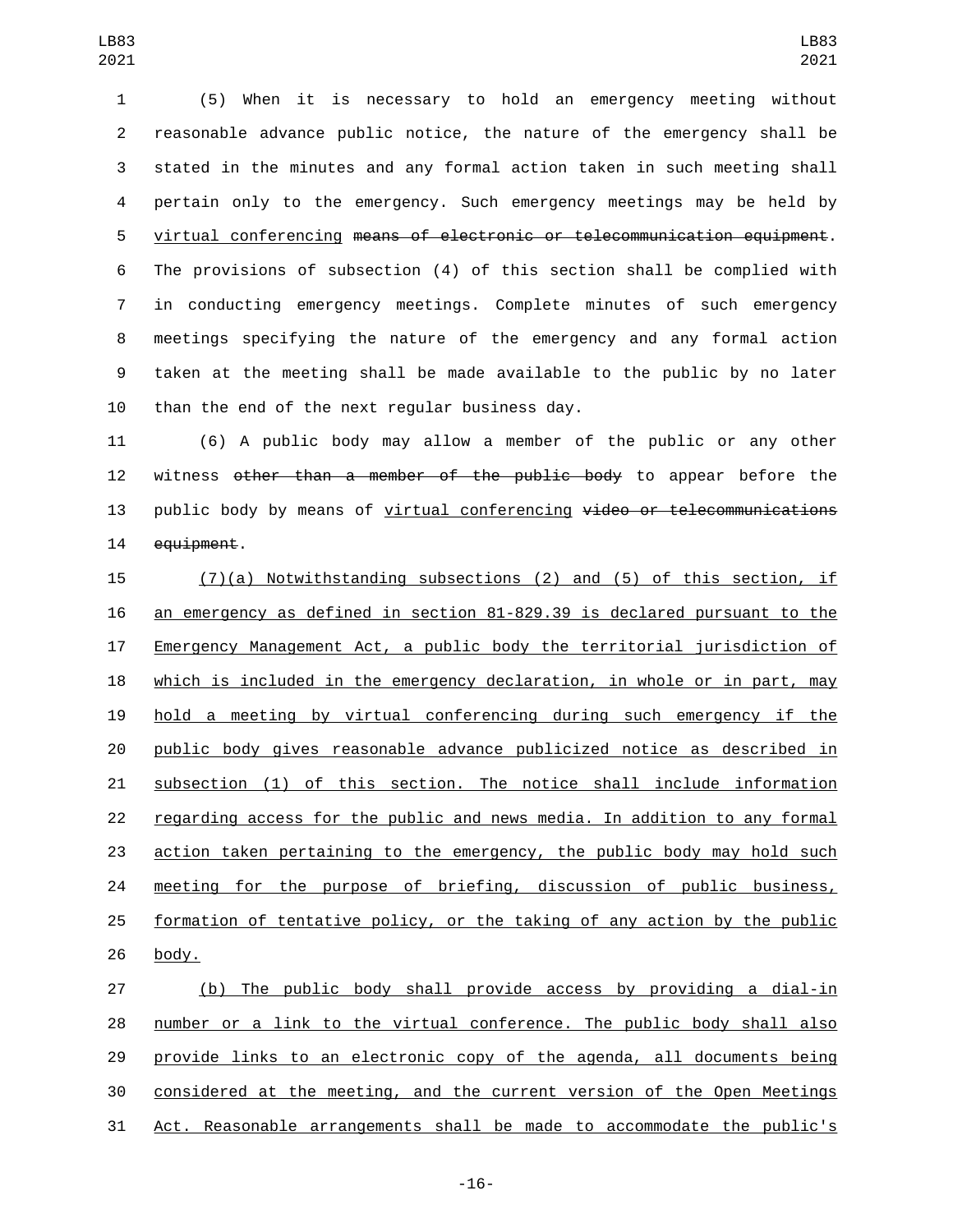right to hear and speak at the meeting and record the meeting. Subsection (4) of this section shall be complied with in conducting such meetings.

 (c) The nature of the emergency shall be stated in the minutes. Complete minutes of such meeting specifying the nature of the emergency and any formal action taken at the meeting shall be made available for inspection as provided in subsections (5) and (6) of section 84-1413.

 Sec. 12. Section 84-1412, Reissue Revised Statutes of Nebraska, is 8 amended to read:

 84-1412 (1) Subject to the Open Meetings Act, the public has the right to attend and the right to speak at meetings of public bodies, and all or any part of a meeting of a public body, except for closed sessions called pursuant to section 84-1410, may be videotaped, televised, photographed, broadcast, or recorded by any person in attendance by means of a tape recorder, a camera, video equipment, or any other means of 15 pictorial or sonic reproduction or in writing.

 (2) It shall not be a violation of subsection (1) of this section for any public body to make and enforce reasonable rules and regulations regarding the conduct of persons attending, speaking at, videotaping, televising, photographing, broadcasting, or recording its meetings, including meetings held by virtual conferencing. A body may not be required to allow citizens to speak at each meeting, but it may not 22 forbid public participation at all meetings.

 (3) No public body shall require members of the public to identify themselves as a condition for admission to the meeting nor shall such body require that the name of any member of the public be placed on the agenda prior to such meeting in order to speak about items on the agenda. 27 The body shall may require any member of the public desiring to address the body to identify himself or herself, including an address and the name of any organization represented by such person.

 (4) No public body shall, for the purpose of circumventing the Open Meetings Act, hold a meeting in a place known by the body to be too small

-17-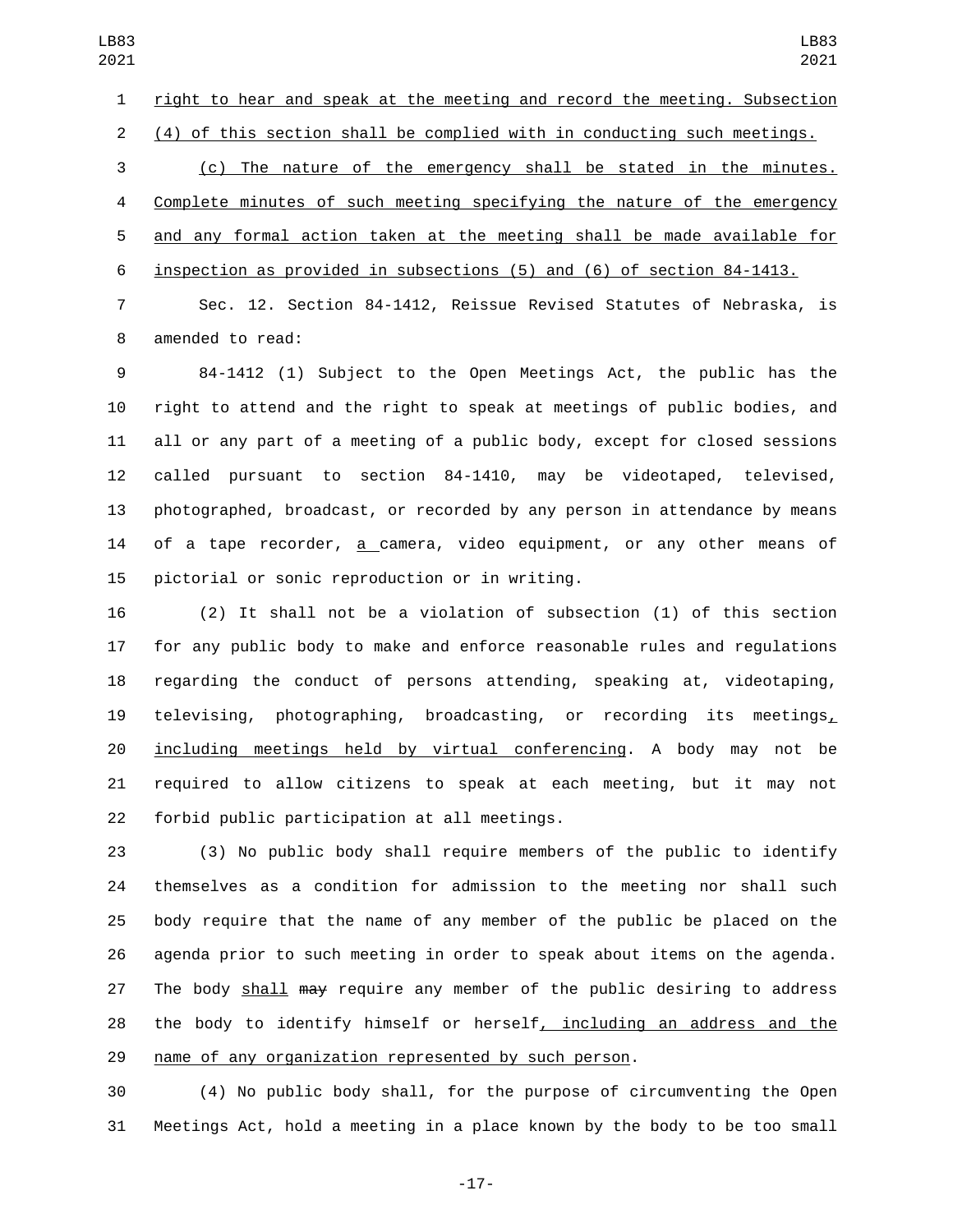1 to accommodate the anticipated audience.

 (5) No public body shall be deemed in violation of this section if it holds its meeting in its traditional meeting place which is located in 4 this state.

 (6) No public body shall be deemed in violation of this section if it holds a meeting outside of this state if, but only if:

 (a) A member entity of the public body is located outside of this state and the meeting is in that member's jurisdiction;

 (b) All out-of-state locations identified in the notice are located within public buildings used by members of the entity or at a place which 11 will accommodate the anticipated audience;

 (c) Reasonable arrangements are made to accommodate the public's 13 right to attend, hear, and speak at the meeting, including making virtual conferencing a telephone conference call available at an instate location to members, the public, or the press, if requested twenty-four hours in 16 advance;

 (d) No more than twenty-five percent of the public body's meetings 18 in a calendar year are held out-of-state;

 (e) Out-of-state meetings are not used to circumvent any of the 20 public government purposes established in the Open Meetings Act; and

 (f) Reasonable arrangements are made to provide viewing at other instate locations for a videoconference meeting if requested fourteen days in advance and if economically and reasonably available in the area; and

25  $(f)$   $(g)$  The public body publishes notice of the out-of-state meeting at least twenty-one days before the date of the meeting in a legal 27 newspaper of statewide circulation.

 (7) The public body shall, upon request, make a reasonable effort to accommodate the public's right to hear the discussion and testimony 30 presented at the meeting.

(8) Public bodies shall make available at the meeting or the instate

-18-

LB83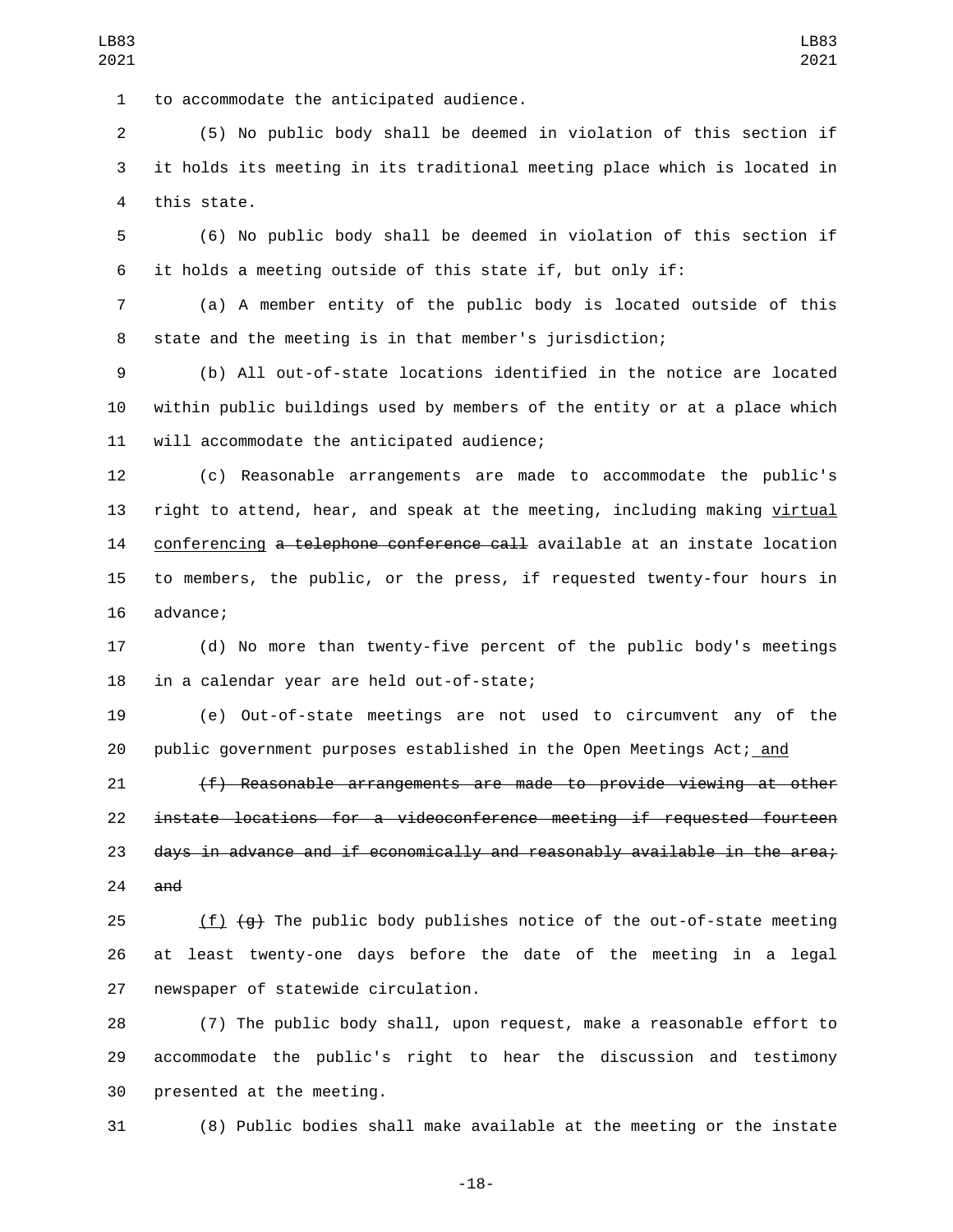location for virtual conferencing as required by subdivision (6)(c) of this section a telephone conference call or videoconference, for examination and copying by members of the public, at least one copy of 4 all reproducible written material to be discussed at an open meeting, either in paper or electronic form. Public bodies shall make available at least one current copy of the Open Meetings Act posted in the meeting room at a location accessible to members of the public. At the beginning of the meeting, the public shall be informed about the location of the 9 posted information.

 Sec. 13. Section 84-1413, Revised Statutes Cumulative Supplement, 11 2020, is amended to read:

 84-1413 (1) Each public body shall keep minutes of all meetings showing the time, place, members present and absent, and the substance of 14 all matters discussed.

 (2) Any action taken on any question or motion duly moved and seconded shall be by roll call vote of the public body in open session, and the record shall state how each member voted or if the member was absent or not voting. The requirements of a roll call or viva voce vote shall be satisfied by a public body which utilizes an electronic voting device which allows the yeas and nays of each member of such public body to be readily seen by the public.

 (3) The vote to elect leadership within a public body may be taken by secret ballot, but the total number of votes for each candidate shall 24 be recorded in the minutes.

 (4) The minutes of all meetings and evidence and documentation received or disclosed in open session shall be public records and open to 27 public inspection during normal business hours.

 (5) Minutes shall be written, except as provided in subsection (6) of this section, and available for inspection within ten working days or prior to the next convened meeting, whichever occurs earlier, except that cities of the second class and villages may have an additional ten

-19-